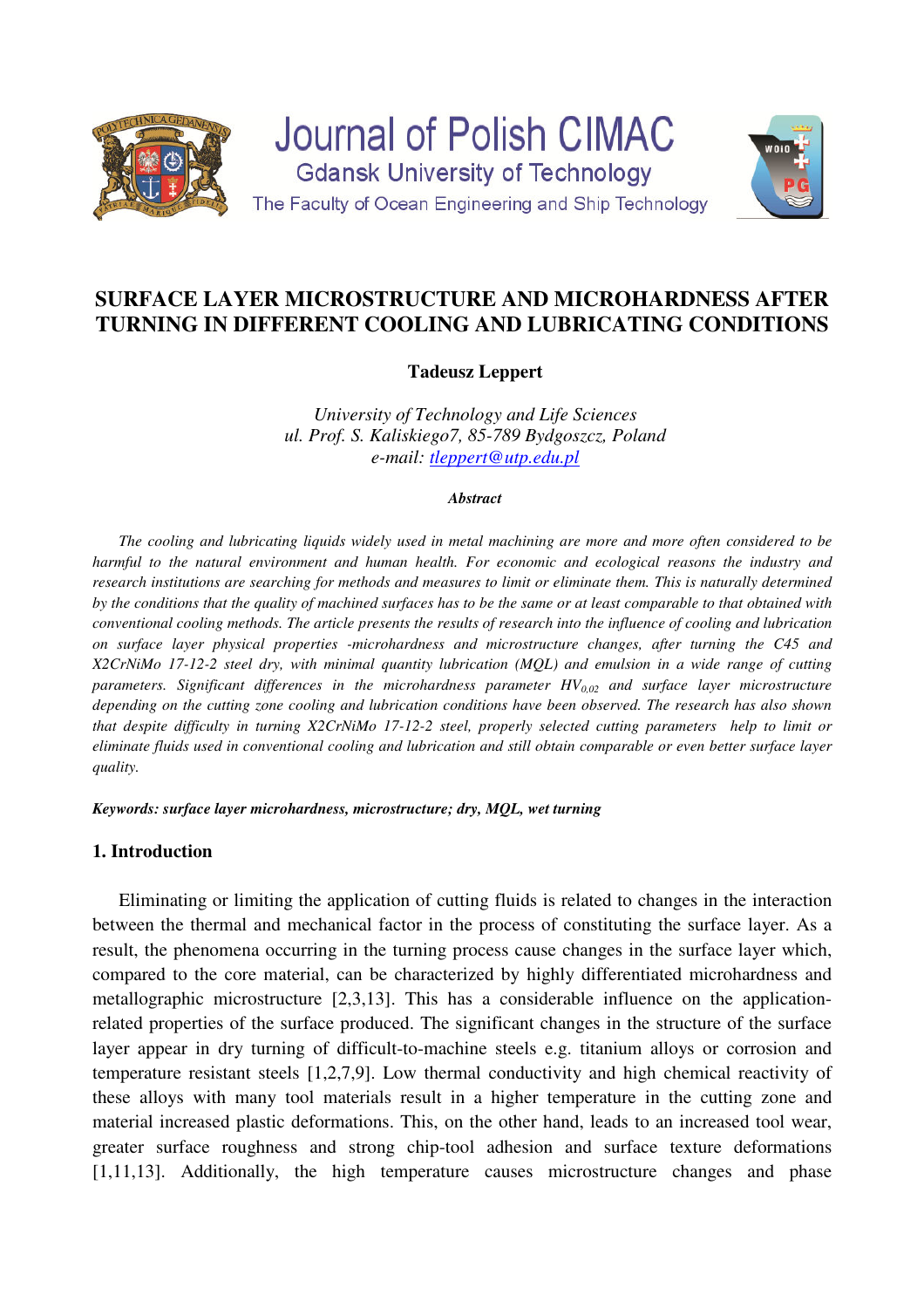transformations which can take the form of changed microhardness and metallurgical alterations in the surface layer [4]. Depending on the employed cutting parameters a white layer can be created, which causes the hardness of the surface layer to be higher or lower than that of the bulk material [2,4,5,7,8,11,12]. Surface layer properties after turning carbon and difficult to machine steels in various cooling and lubrication conditions have not been adequately investigated and remain still the subject of scientific interest.

The aim of the conducted research was to determine the influence of cooling and lubrication conditions on the surface layer microhardness and microstructure alteration in turning carbon steel C45 and austenitic stainless steel X2CrNiMo 17-12-2 dry, with MQL and emulsion in a wide range of cutting parameters.

#### **2. Experimental procedure**

Turning tests were carried out on a lathe TUD 50 for which carbon C45 and austenitic stainless steel X2CrNiMo 17-12-2 rods with 15 mm length segments for each cutting test were prepared. In advance of turning experiments, the test specimens were pre-machined with 1 mm depth of cut. The workpiece chemical composition and mechanical properties are presented in table 1.

| <b>Steel</b>              | Chemical composition, % |                  |                |              |              |    |                          |                 |              |             |
|---------------------------|-------------------------|------------------|----------------|--------------|--------------|----|--------------------------|-----------------|--------------|-------------|
|                           | C                       | Si               | Mn             | P            | S            |    | N                        | Cr              | Mo           | Ni          |
| X2CrNiMo<br>$17 - 12 - 2$ | < 0.03                  | $\leq 1.0$       | < 2.0          | $\leq 0.045$ | $\leq 0.015$ |    | $\leq 0.011$             | $16,5-$<br>18,5 | $2 - 2.5$    | $10-13$     |
| C <sub>45</sub>           | $0.42 -$<br>0,50        | $0.17 -$<br>0,37 | $0.5 -$<br>0,8 | ${}^{<}0.04$ | $\leq 0.04$  |    | $\overline{\phantom{a}}$ | $\leq 0.30$     | ${}^{<}0.10$ | $\leq 0.30$ |
|                           | Mechanical properties   |                  |                |              |              |    |                          |                 |              |             |
|                           | $R_e$ , MPa             |                  |                | $R_m$ , MPa  |              |    | $A_5, \%$                |                 | $_{\rm HB}$  |             |
| X2CrNiMo<br>$17 - 12 - 2$ | 200                     |                  |                | 500-700      |              |    | 40                       |                 | 215          |             |
| C <sub>45</sub>           | 340                     |                  |                | 620          |              | 16 |                          |                 | 207          |             |

*Tab. 1. Chemical composition and mechanical properties* 

The sintered carbide inserts SNMG 120408TF grade IC907 with a TF chip breaker covered using the PVD method with a (TiAlSi)N coating (produced by ISCAR) were used. They were fixed in a tool holder MSS 2525-12-EB (produced by Mircona AB) with cooling channels for an internal lubrication system. The tool point had the following geometry: the orthogonal rake angle  $\gamma_0 = 5^0$ , orthogonal clearance angle  $\alpha_0 = 10^0$ , cutting edge angle  $\kappa = 45^0$ , cutting inclination angle  $\lambda_s = 0^0$  and corner radius  $r_s = 0.8$  mm. Each set of turning experiments was conducted using a new insert edge.

The cooling and lubrication methods included:

D - dry cutting.

MQL - minimum quantity lubrication, carried out by an Accu-Lube Minibooster II applicator which produced a mixture of lubricant (biodegradable vegetable oil Accu-Lube LB 8000) and air in the form of fine aerosol, targeting the rake face and principal and auxiliary flank. The oil utilization by the MQL system was  $0.014 \text{ mm}^3$ /s.

E - application of 6% emulsion with 0,07 dm<sup>3</sup>/s flow volume.

The experiments were conducted in two steps. The preliminary tests were carried out in dry and with emulsion turning using C45 steel. For austenitic stainless steel X2CrNiMo 17-12-2 the experiments were performed in turning dry, with MQL and emulsion.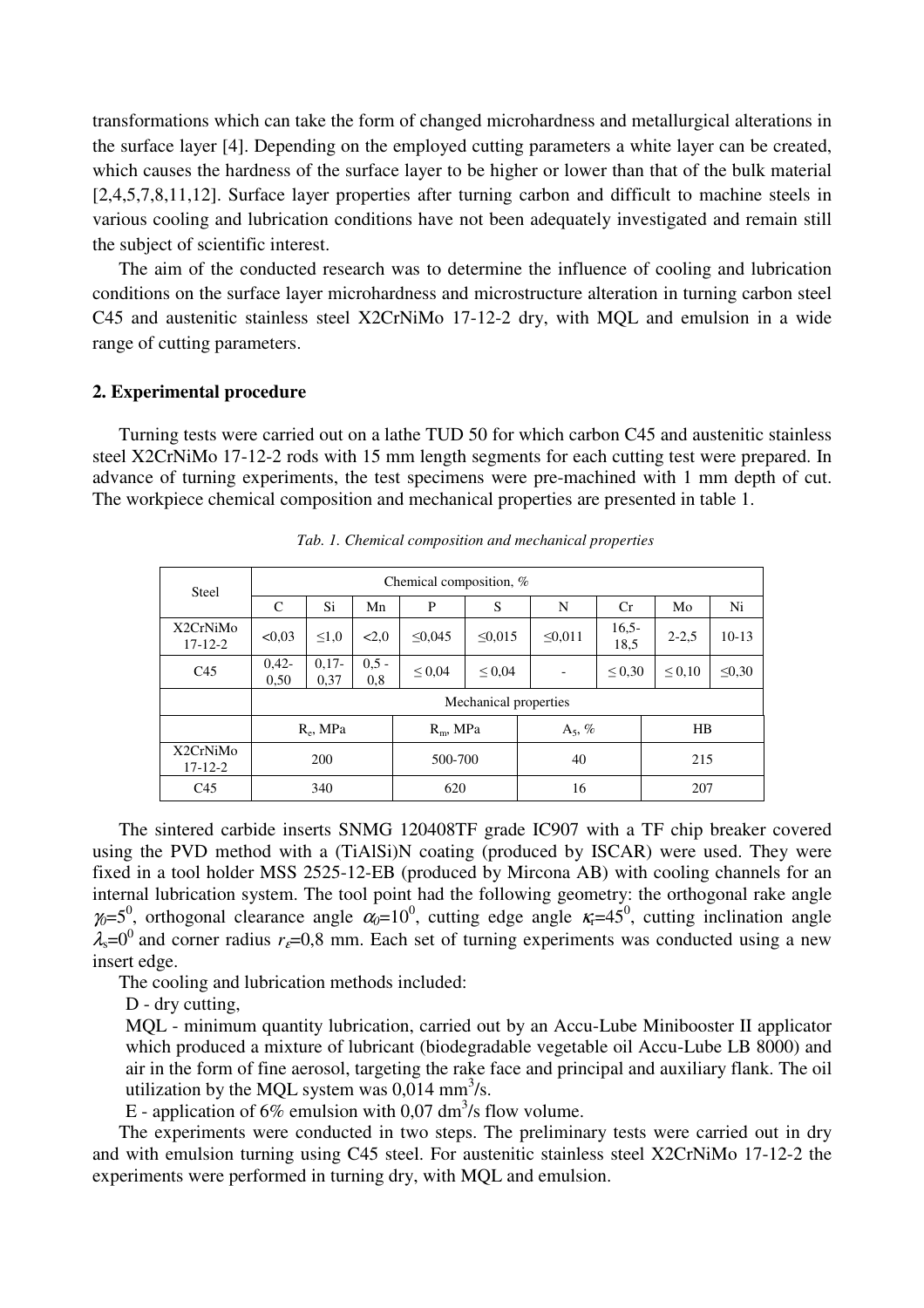The microhardness measurements were made on metallographic specimens of the surface layer cross-sectioned perpendicularly to the machined surface. The microhardness (Vickers' method) of the external cylindrical surface as well as inside the surface layer was measured with a Hanemanntype hardness tester under a load of 0,2 N. For each set of results a mean value and standard variation were calculated. The measurement of depth of plastic deformations in the surface layer and pictures of the metallographic structure were made with an optical microscope Epityp 2 (Carl Zeiss Germany) at a 400x magnification.

#### **3. Results and discussion**

Microhardness and metallographic structure are crucial parameters which describe physical properties of the surface layer. The results of microhardness measurements of the surface layer of C45 steel specimens presented in Fig. 1 prove that the influence of the cooling and lubrication mode in the cutting zone on the surface layer microhardness is highly diversified, without a clearly visible tendency. The existing differences in the surface layer hardness depend on the employed cutting parameters. Eliminating cooling and lubricating liquids from the process of machining of the C45 steel in the range of the used cutting speeds and feed rates causes an increase in the surface layer microhardness. At low cutting speeds (25m/min), increasing the feed rate from 0,08 to 0,47 mm/rev does not significantly influence the microhardness. When the cutting speed increases up to 129 m/min, increasing the feed rate results in a greater microhardness of the surface layer. After turning at a speed of 255 m/min, as the feed rate increases from 0,08 to 0,27 mm/rev, the surface layer microhardness becomes lower both in dry machining and in machining with emulsion. When the feed rate is increased to 0,47 mm/rev, the microhardness becomes bigger. In addition, the difference in microhardness between dry turning and turning with emulsion becomes clearer, the values for dry turning are higher by approximately 23% than those for turning with emulsion and equal to 217 and 176  $HV_{0.02}$  respectively. In many combinations of cutting speeds and feed rates, the presented results of the measurements for dry turning and turning with emulsion do not differ significantly. This may mean that a change of conditions in the chip formation zone was not significant enough to have any impact on the microhardness of the surface layer.



*Rys. 1. Influence of cooling and lubricating mode on surface layer microhardness (steel C45)* 

The pictures of metallographic structures of the surface layer taken perpendicularly to the machined surface are presented in Fig. 2. They show plastically deformed grain of the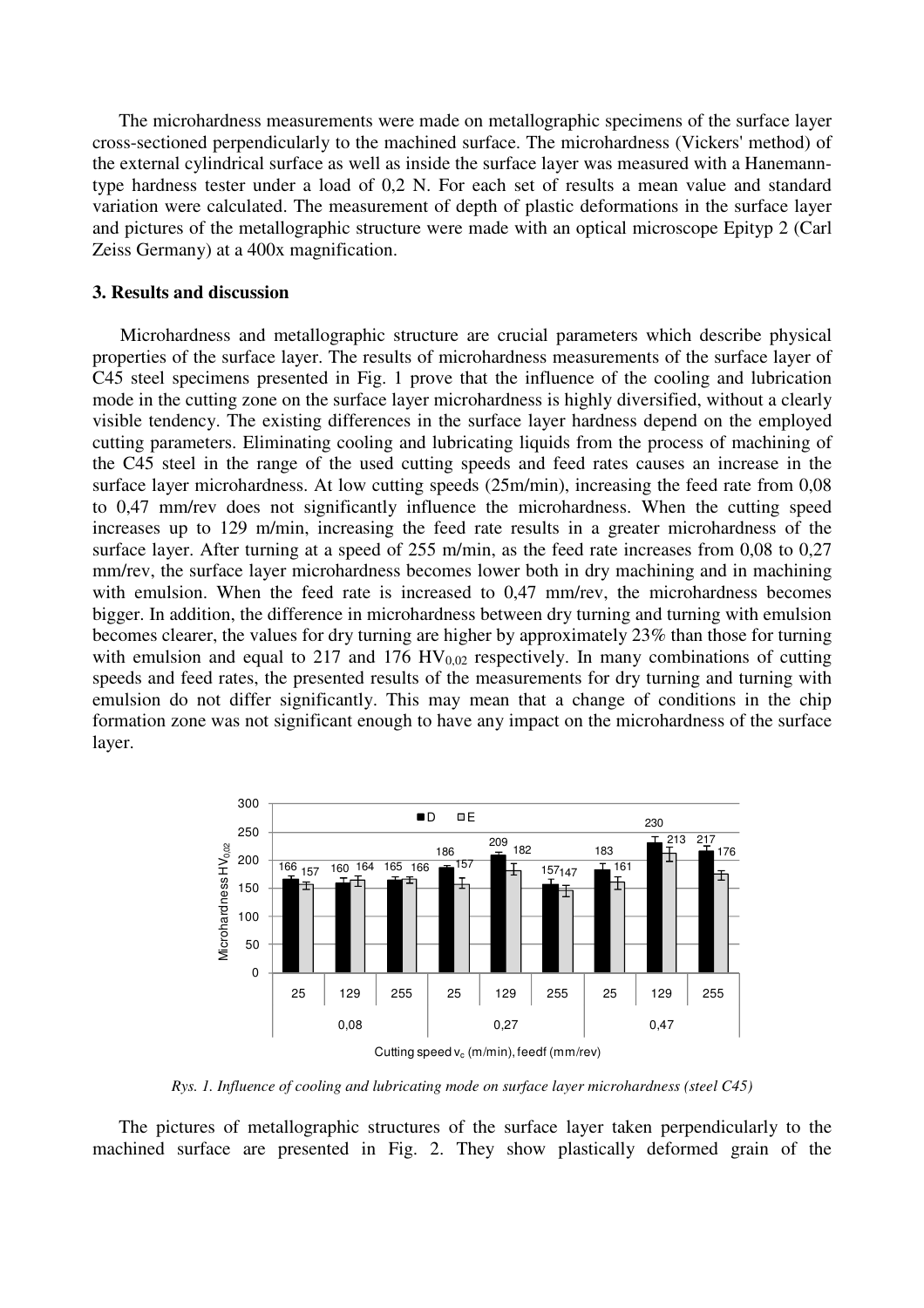metallographic structure created in dry turning and turning with emulsion of steel C45. The texturized grains, an effect of mechanical loads during machining, are also visible.



 $v_c$ =255 m/min, f=0,08 mm/rev  $a_p$ =1mm

*Fig. 2. Metallographic structure of the surface layer after turning dry and with emulsion, depending on the cutting speed and feed rate (steel C45)* 

The depth of the deformed surface layer determined on the measurements of the plastically deformed grains of the metallographic structure in the range of the used cutting parameters varies from 5 to 24 µm (Fig. 3). Eliminating emulsion from the process of machining contributes to an increased depth of deformations in the surface layer at low cutting speeds (25 m/min). As the depth increases, so does the depth of plastically deformed layer after turning with emulsion, which can be attributed to lower material hardness at a higher temperature of machining and material's increased tendency to undergo plastic deformations [6]. Out of the technological parameters of machining, the greatest influence on the depth of plastic deformations in the surface layer is exerted by the feed rate: increasing it leads to deeper plastic deformations. The impact of the cutting speed depends on the used mode of cooling and lubrication and on the feed rate. Increasing the cutting speed from 25 to 255 m/min at a fixed feed rate of 0,08 mm/rev causes deeper plastic deformations both in dry machining and machining with emulsion. The depth of plastic deformations in the former is higher.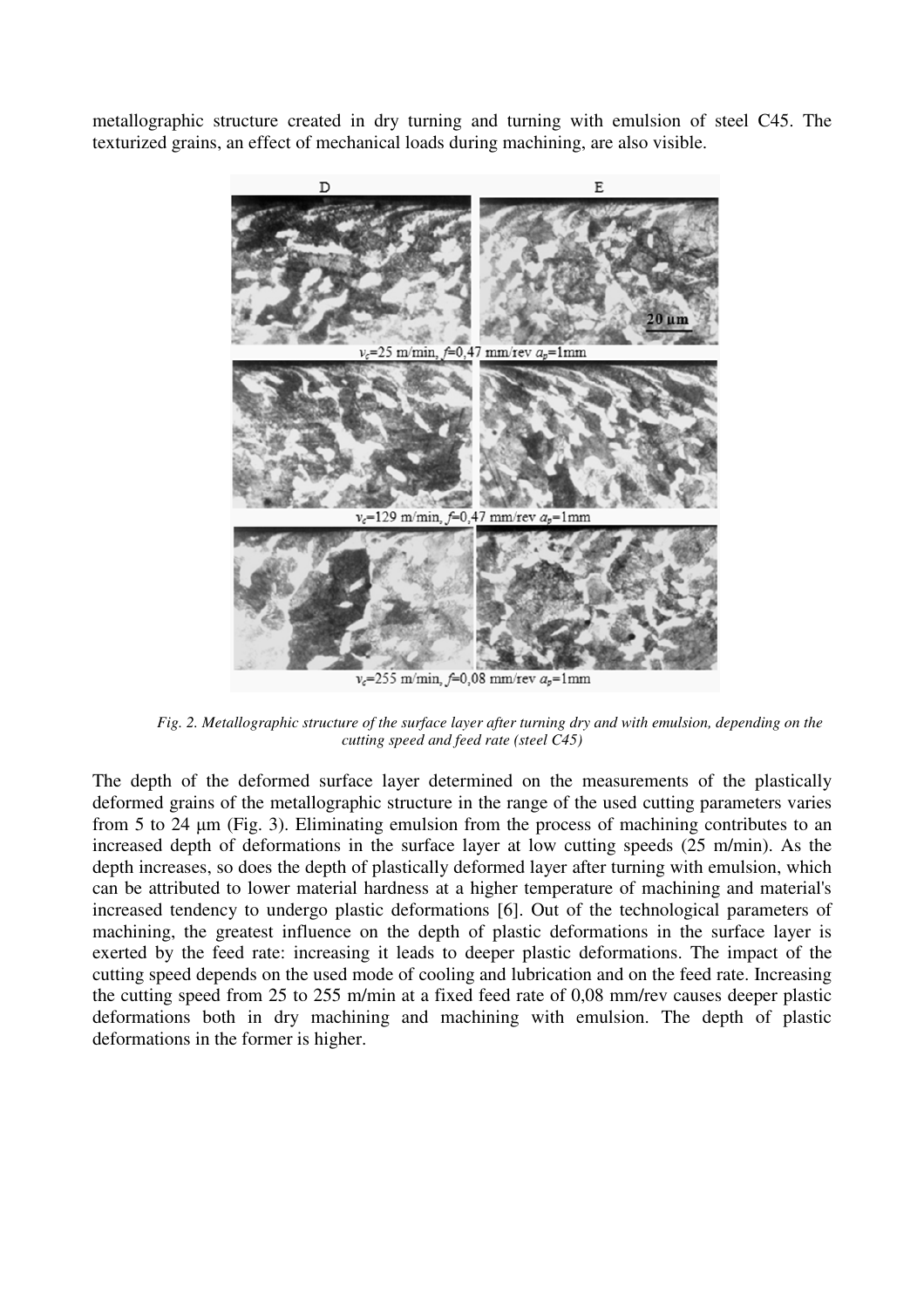

*Fig. 3. Influence of cooling and lubrication mode on the depth of plastic deformations in the surface layer (steel C45)* 

When the feed rate is increased to 0,27 mm/rev, the influence of the increased cutting speed on the depth of plastic deformations is lower, and at a feed rate of 0,47 mm/rev it can be seen that the depth of plastic deformations in the surface layer in the function of the cutting speed after dry turning is lower as well. This is a result of the cutting temperature becoming higher, which reduces cutting resistance. In machining with emulsion, the depth values are similar. The resultant changes of the thickness of the plastically deformed surface layer depend on the strength of the mechanical and thermal factor [4]. At the same time the deformation of the metallographic structure proves that the mechanical factor plays a crucial role in turning with emulsion.

The results of the measurements of the surface layer microhardness after dry turning of the X2CrNMo17-12-2 steel, turning with MQL and turning with emulsion reveal significant differences in microhardness values both on external surfaces and deeper into the workpiece (fig. 4). As the depth of the surface layer increases, the variation of microhardness disappears or becomes insignificant (Fig. 4b). The change of the surface layer microhardness value compared to the core hardness (M point) ranges from 326 to 248  $HV_{0.02}$  and appears at a depth of 0,13 mm. In the range of the used modes of cooling and lubrication as well as cutting parameters, the lowest values of microhardness were recorded after turning with MQL (281  $HV_{0,02}$ ), and the highest after turning with emulsion (358 HV<sub>0,02</sub>). This can be justified by a tendency of this steel to become hardened as a result of plastic deformations when the action of a cooling medium is intensified [9]. The increase of the temperature in dry turning caused greater plasticization of the material in the chip formation zone, which negatively affected the cutting force and work piece hardening in the surface layer. The impact of MQL caused a larger decrease in microhardness in turning with emulsion than was the case in dry turning, especially at a low feed rate (0,08 mm/rev). The action of the lubricating medium in oil aerosol, despite lowered friction between the moving surfaces of the tool edge and machined workpiece, had a limited influence on the decrease of surface layer microhardness as compared to dry turning.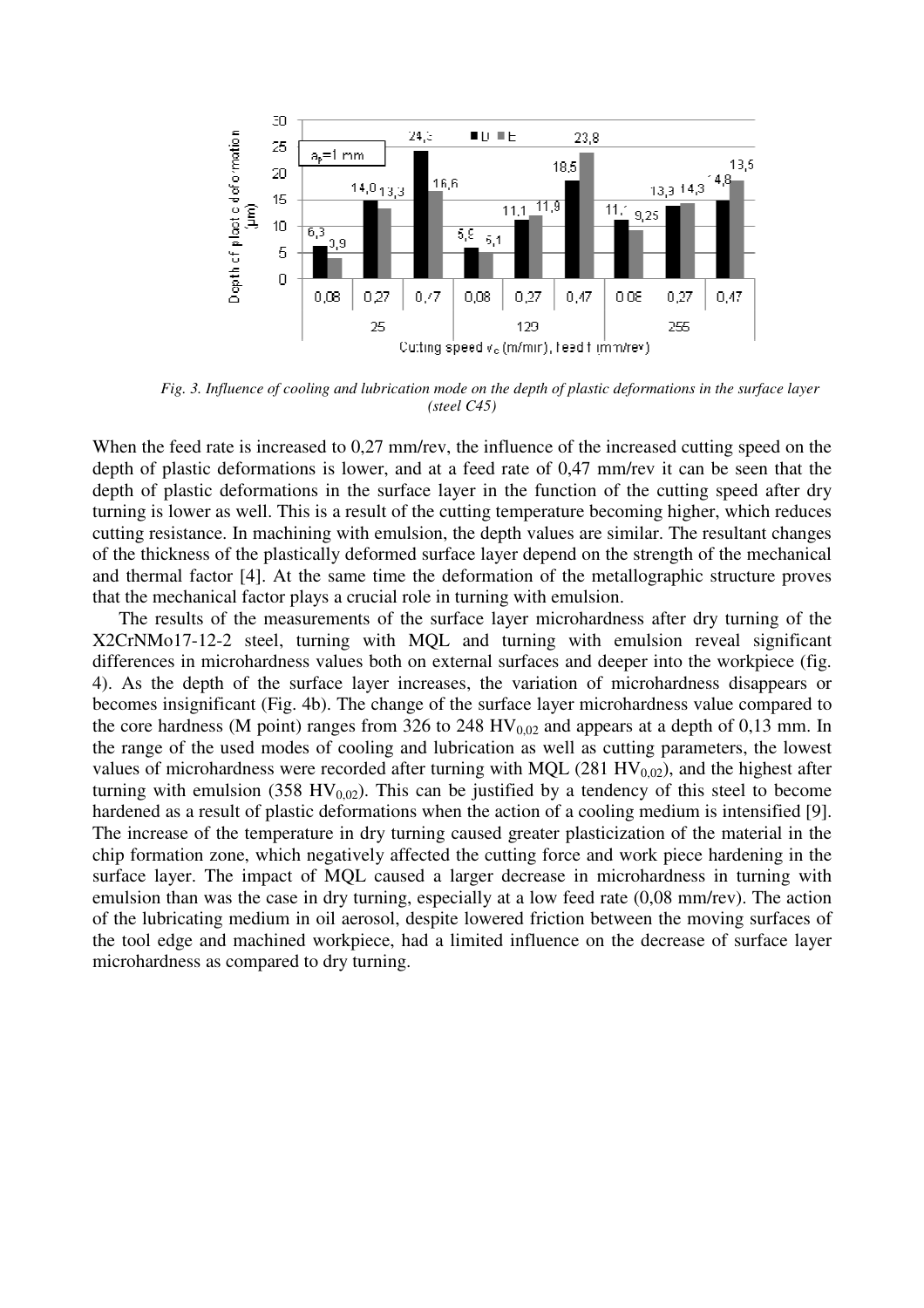

*Fig. 4. Influence of cooling and lubrication mode on surface layer microhardness (a) and inside the surface layer (b) (steel X2CrNiMo17-12-2)* 

The influence of the cutting parameters on the surface layer microhardness measured on external surface of the machined sample is presented in Fig. 5. The measurement results revealed a significant impact of the cutting speed (ranging from 82 to 164 m/min) on the surface layer microhardness after turning with MQL and with emulsion (Fig. 5a). A further increase in the cutting speed up to 255 m/min influenced the surface layer microhardness to a lesser degree. In dry turning and in turning with MQL it increased by app. 2% whereas in turning with emulsion the increase equaled to 0,6%. A greater increase in the surface layer microhardness was caused by the feed rate and depth of cut. However, similarly to the cutting speed, the two parameters do not change the impact of the cooling and lubricating mode. After dry turning and turning with emulsion a greater increase of the surface layer microhardness was observed when the feed rate increased from 0,27 to 0,47 mm/rev than when it increased from 0,08 to 0,27 mm/rev and equaled to app. 28  $HV_{0.02}$  (Fig. 5b). In the case of MQL machining, the greatest increase of the surface layer microhardness (45 HV<sub>0,02</sub>) was recorded when the feed rate ranged from 0,08 to 0,27 mm/rev. As the depth of cut increased from 0,5 to 2 mm, the values of the surface layer microhardness became higher both in dry and MQL turning as well as in turning with emulsion (Fig. 5c). The greatest increase (from 284 to 312  $HV_{0.02}$ ) was observed in MQL turning. The increase in value of these parameters means a larger cross-section of undeformed chip and greater machining resistance, both of them influencing the action and level of plastic deformations in the cutting zone, which cause greater hardness of the surface layer [10]. The observed differences in these values may be attributed to the influence of cooling and lubricating conditions of the cutting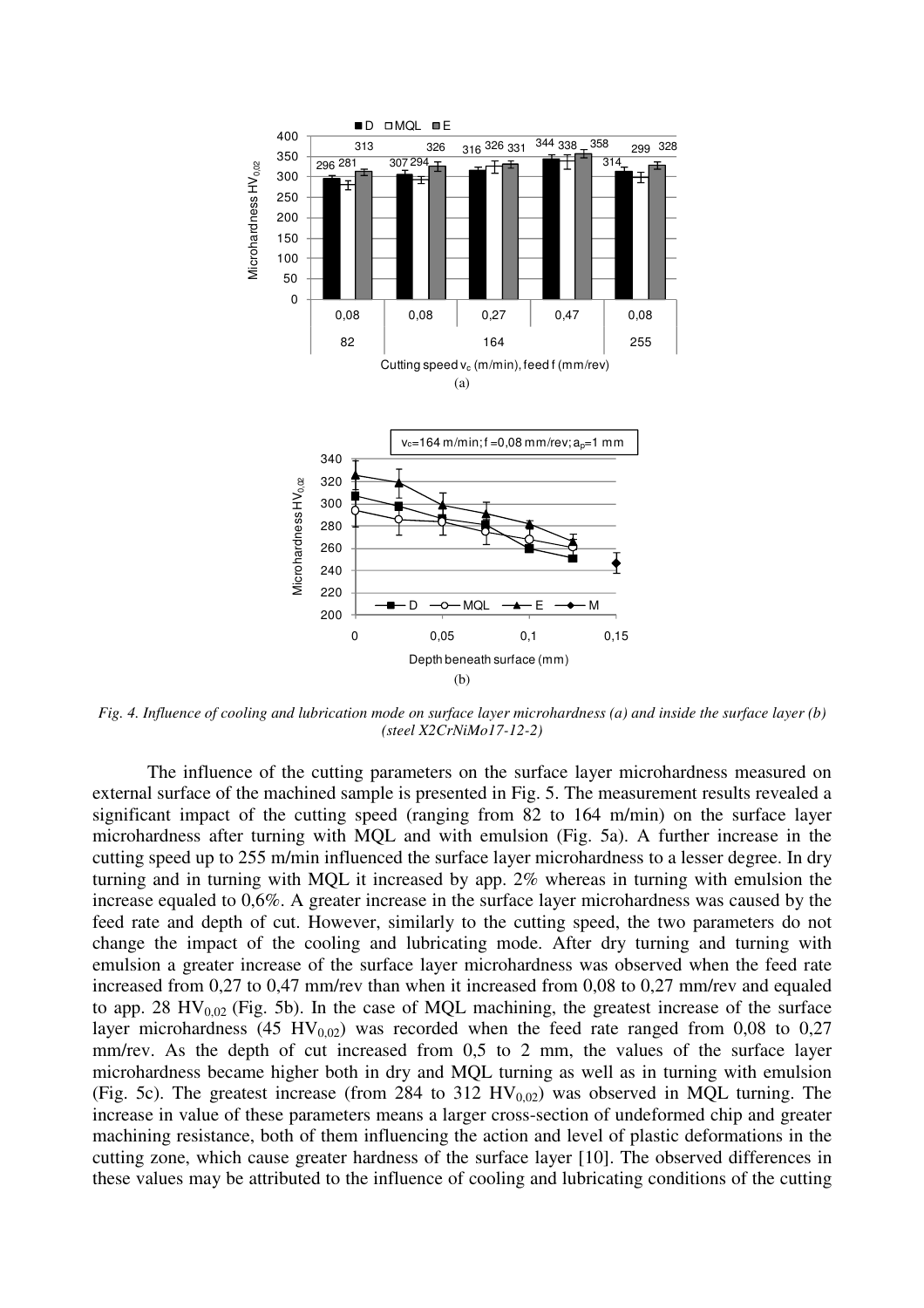zone and to their impact on thermal and mechanical factors.



*Fig. 5. Influence of cutting speed (a), feed rate (b), depth of cut (c) on surface layer microhardness in used cooling and lubrication conditions (steel X2CrNMo17-12-2)* 

The pictures of metallographic structures after turning X2CrNiMo17-12-2 steel at a feed rate of 0,08 mm/rev do not show any clear changes of grains, depending on the cooling and lubrication mode in the cutting zone (Fig. 6). The change of the cutting speed from 82 to 255 m/min did not cause any change in the shape of the grain in the metallographic structure of the surface layer. Increasing the feed rate to 0,47 mm/rev caused slight texturizing of the grain at a depth of app. 4 µm in turning with emulsion and in dry turning.



*Fig. 6. Metallographic structure of the surface layer after turning dry, with MQL and with emulsion (steel X2CrNiMo17-12-2)*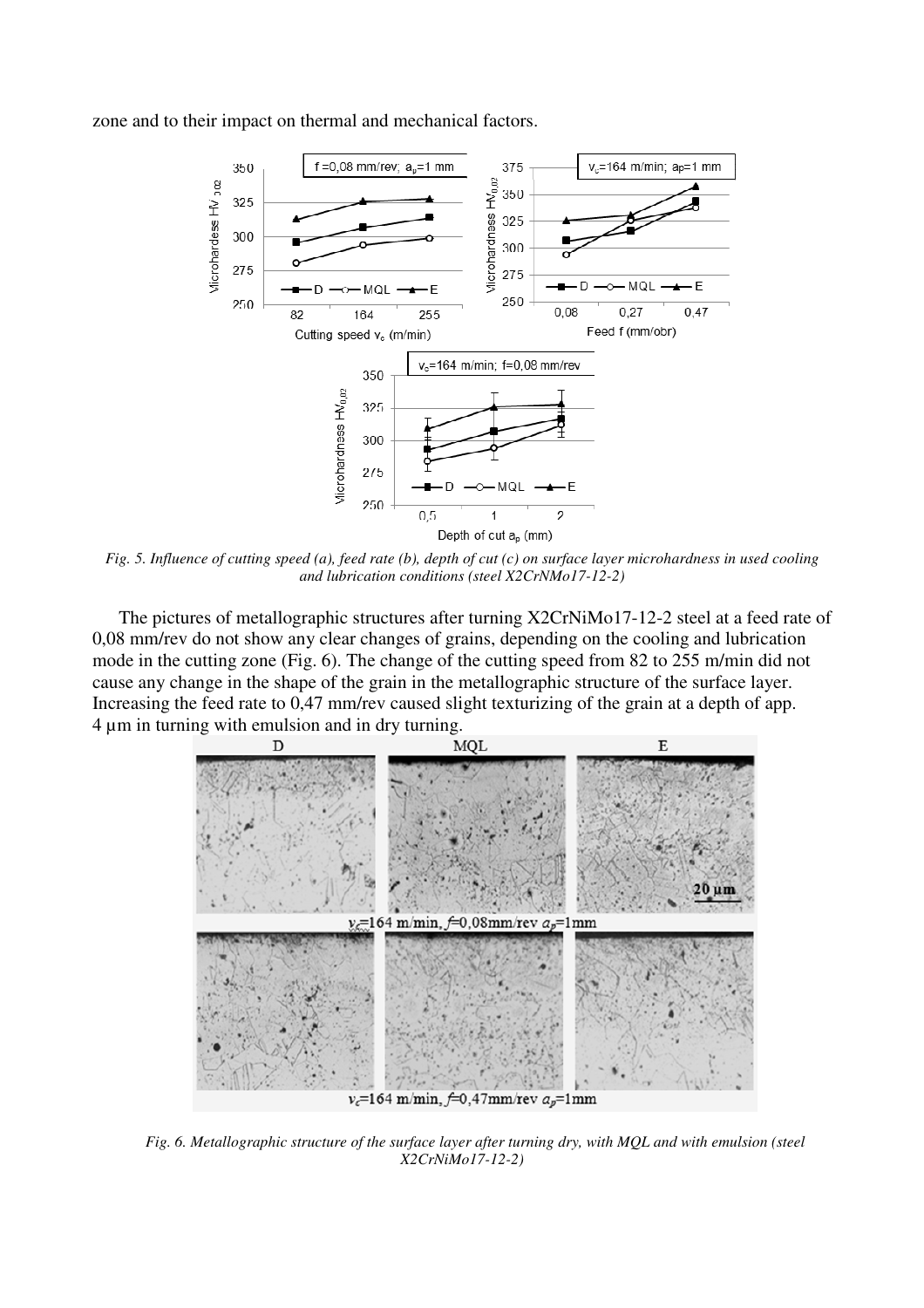The application of oil fog, depending on the cutting parameters, limits plastic deformations. This is a result of lower friction and cutting force which, on the other hand, is caused by the presence of a lubricant between the moving surfaces of the tool edge and machined work piece with lower material strength in higher temperatures in dry turning, as compared to turning with emulsion.

#### **4. Conclusions**

The research has shown that the diversified influence of the cooling and lubricating mode of the cutting zone on the surface layer microhardness depends on the type of machined materials and cutting parameters.

Eliminating emulsion from the process of turning steel C45 causes increased the microhardness of the surface layer. In the range of the used cutting parameters, the values of the microhardness ranged from 157 to 230 HV<sub>0.02</sub>, and it was the feed rate that influenced it to the largest extent..

The microhardness after turning austenitic stainless steel X2CrNMo17-12-2 is lower after dry turning and turning with MQL than that after machining with emulsion. The differences in the surface layer microhardness depending on the cooling and lubricating mode disappear as the distance from the external surfaces increases. The greatest variation in the surface layer microhardness compared to the core hardness was observed after turning with emulsion. It ranged from 326 to 248 HV<sub>0.02</sub>.

When the cutting speed, feed rate and depth of cut increase, so does the microhardness of the surface layer. The greatest influence on the increase in microhardness is exerted by the feed rate and depth of cut.

The cooling and lubrication mode in the cutting zone has a considerable influence on the depth of a plastically deformed surface layer of the C45 steel, whose value was app. 0,13 mm. Eliminating emulsion from the cutting process leads to higher values of the depth of plastic deformations in the surface layer at a low cutting speed (25 m/min). As its value increased, a higher value of the thickness of the plastically deformed layer was recorded after turning with emulsion. .

The conditions of cooling and lubricating of the cutting zone and cutting speed in turning steel X2CrNiMo17-12-2 did not reveal any significant variation of the grain shape in the metallographic structure when the feed rate equaled to 0,08 mm/rev. Increasing the value of this parameter to 0,47 mm/rev caused a slight texturizing of the surface layer grain at a depth of up to 4  $\mu$ m, in dry turning and turning with emulsion.

In the conditions of properly selected cutting parameters, the values of the analyzed indicators of surface texture after dry and MQL turning proved comparable to those achieved in emulsion turning. This means that an effort to eliminate or limit the application of cutting fluids in turning of the C45 and X2CrNiMo17-12-2 steel without quality deterioration is fully justified.

#### **References**

- [1] Akasawa, T., Sakurai H., Nakamura M., Tanaka T., Takano K., *Effects of free-cutting additives on the machinability of austenitic stainless steels,* Journal of Materials Processing Technology, Elsevier 143–144, pp. 66–71, 2003.
- [2] Che-Haron, C.H., Jawaid A., *The effect of machining on surface integrity of titanium alloy Ti–6% Al–4% V,* Journal of Materials Processing Technology, Elsevier, 166, pp. 188–192, 2005.